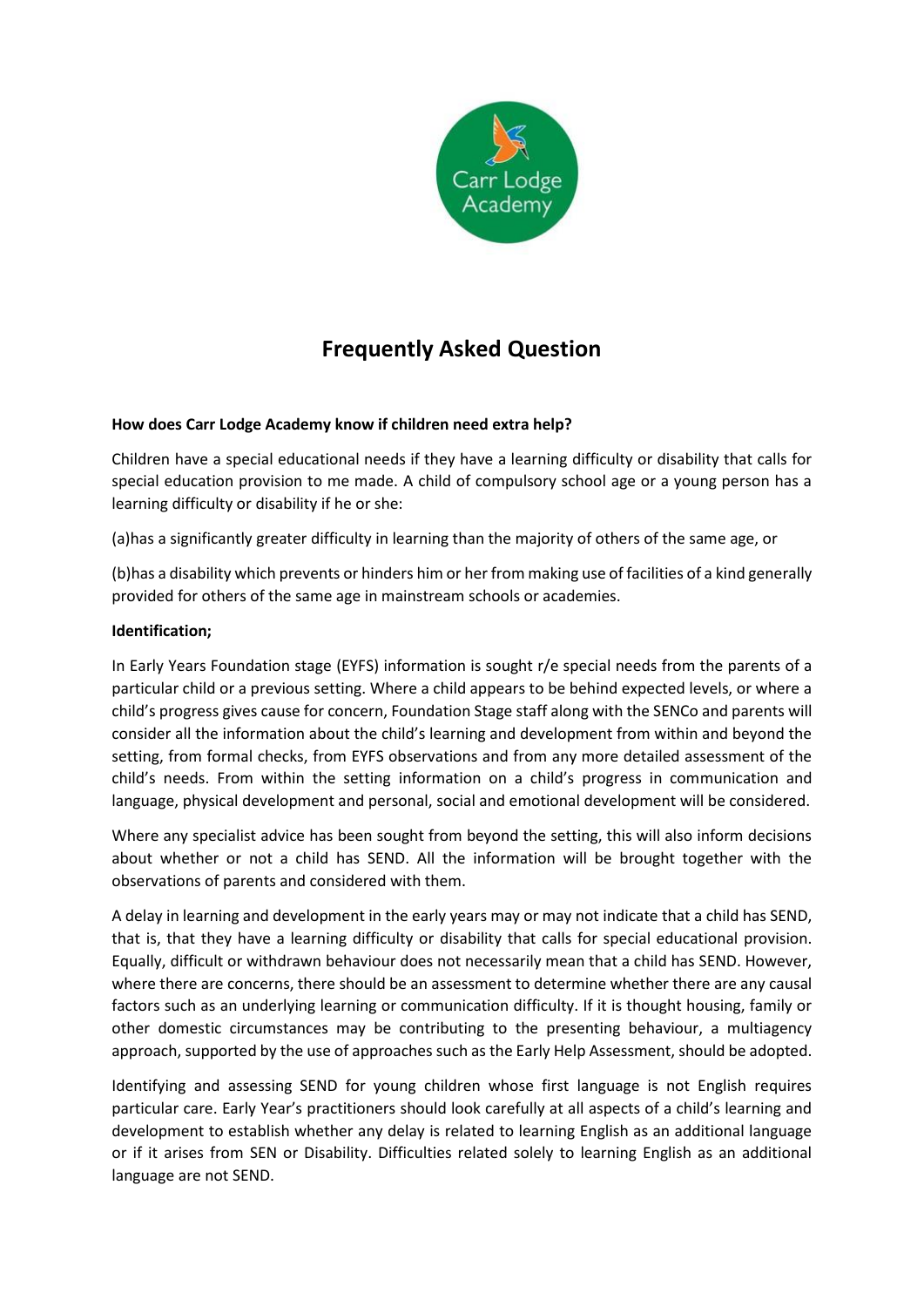## **What should I do if I think my child may have special educational needs?**

If you have any concerns about the needs of your child please contact their class teacher as first point of contact. You can make an appointment through the academy office. The class teacher will liaise with the Special Educational Needs Coordinator to discuss an appropriate course of action. At all times Carr Lodge Academy feel it is essential to involve the parent/carers and the child, where appropriate, in making decisions about suitable next steps.

## **How will Carr Lodge Academy support my child?**

The academy will support your child through a clear joint plan of action this sometimes takes the form of a 'One Page Profile'. A 'One Page Profile' outlines the support and strategies used with your child in order to meet their needs. Thisis shared with all adults in school through regular Special Educational Needs meetings, Staff Meeting and daily team briefings.

• Teachers refer closely to the SEND Code of Practice, July 2014.

• As the child moves through school any action taken/support given with regard to SEND is recorded and kept in the child's file & SEND folder if necessary.

• If initial concerns have been expressed about a child, the class teacher and SENCO make a joint decision about placing the child on the SEND Register.

• (We also maintain a separate Medical Needs Register).

• Academic progress against the National Curriculum age related expectations is monitored on a termly basis by the Senior Leadership Team however a One Page Profile can be monitored as frequently or infrequently as all parties involved feel necessary.

#### **How will the Curriculum be matched to my child's needs?**

All pupils should have access to a broad and balanced curriculum. Teachers set high expectations for every pupil, whatever their prior attainment. Teachers use appropriate assessment to set targets which are deliberately ambitious. Potential areas of difficulty are identified and addressed at the outset. Lessons are planned to address potential areas of difficulty and to remove barriers to pupil's achievement. Planning will mean that pupils with SEN and Disabilities will be able to study the full National Curriculum in order to achieve this the teacher may need to prepare additional support including specific resources, prior intervention and adult guidance as appropriate.

#### **How will I know how my child is doing and how will you help me to support my child's learning?**

All children throughout the academy are monitored regularly to ensure they continue to access the curriculum successfully and to help early identification of any area of concern. A range of evidence is collected through the usual assessment and monitoring arrangements, as well as regular formal discussions between the SENCo and the class teachers. For children with SEND progress can be monitored in relation to their additional needs this may be fortnightly, monthly or half termly.

#### **How is the decision made about what type and how much support my child will receive?**

#### **SEND Support**

The academy adopts the levels of intervention as described in the SEND Code of Practice, July 2014.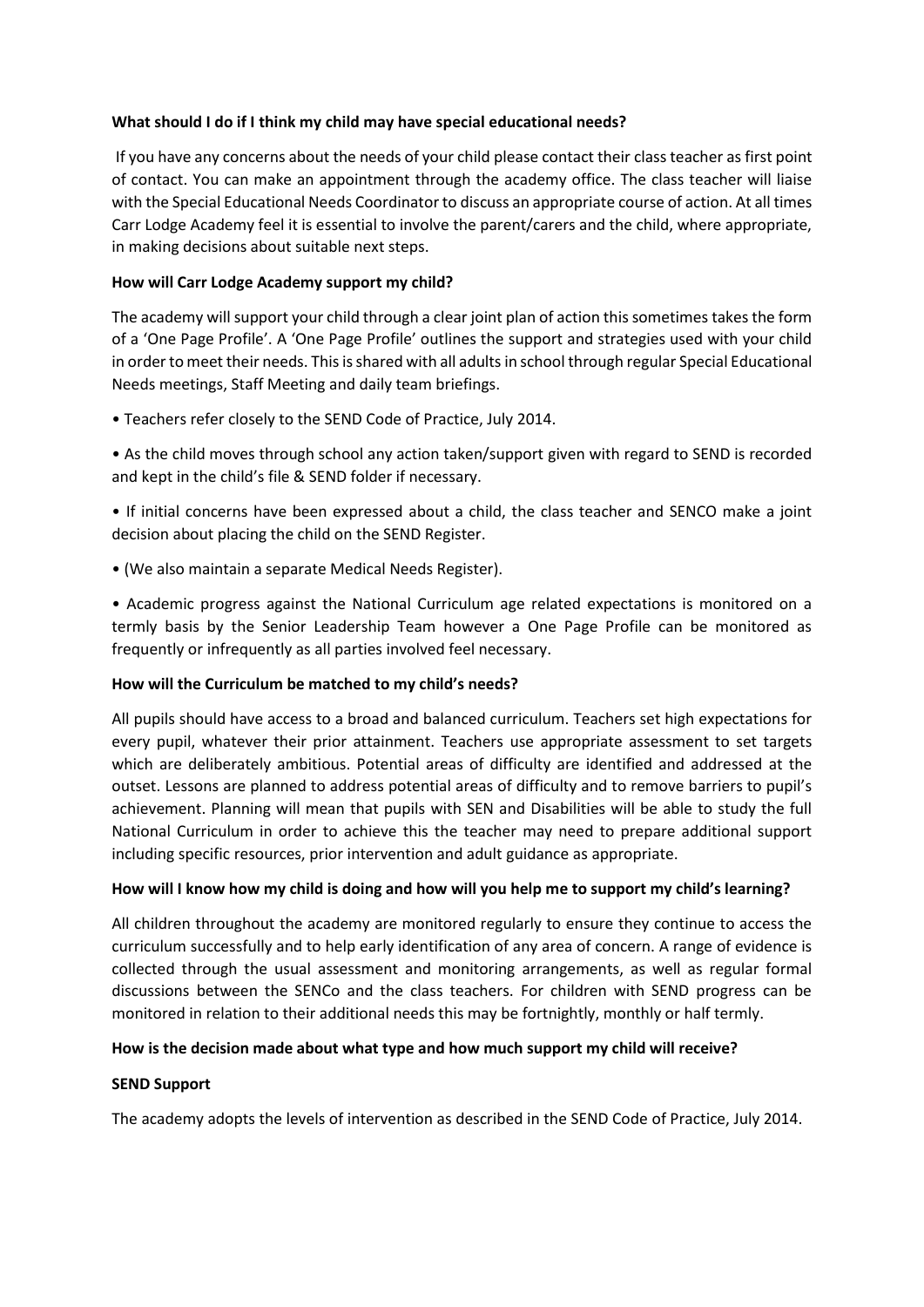The Code of Practice advocates a graduated response to meeting pupils' needs. When they are identified as having SEND, the academy will intervene through. These are often described as Waves of intervention:

WAVE 1: Quality first teaching through differentiation in English and Maths lessons.

WAVE 2: Small group support for those pupils who are achieving below age expected levels.

WAVE 3: Focused, individualised programmes for pupils working well below age expectation.

## **WAVE 2- (Intervention)**

Intervention is characterized by interventions that are different from or additional to the normal differentiated curriculum. Wave 2 intervention can be triggered through concern, supplemented by evidence that, despite receiving differentiated teaching, pupils:

- Make little or no progress
- Demonstrate difficulty in developing Reading, Writing or Mathematics skills
- Show persistent emotional/behavioural difficulties which are not affected by behaviour management strategies
- Have sensory/physical problems, and make little progress despite the provision of specialist equipment

• Experience communication and/or interaction problems and make little or no progress despite experiencing a differentiated curriculum

• The child is working below age related expectations.

## **Support Plans & One Page Profiles**

If the academy decides, after consultation with parents, that a pupil requires further support in addition to good quality first teaching and interventions to make progress, the SENCO, in collaboration with teachers, will support the assessment of the pupil and have an input in planning future support. The class teacher will remain responsible for planning and delivering individualised programmes. Parents will be closely informed of the action and results. At this stage there may also be involvement of external services. Placement of a pupil at this level will be made by the SENCO after full consultation with Class Teacher and Parents. External support services will advise on targets for a One Page Profile and provide specialist input to the support process. The circumstance under which we would begin a Support Plan and One Page Profile are:

- Still makes little or no progress in specific areas over a long period
- Continues to work at National Curriculum levels considerably lower than expected for a pupil at a similar age
- Continues to experience difficulty in developing Literacy/Numeracy skills
- Has emotional/behavioural problems that substantially impede their learning

• Has sensory or physical needs requiring additional specialist equipment or visits/advice from specialists.